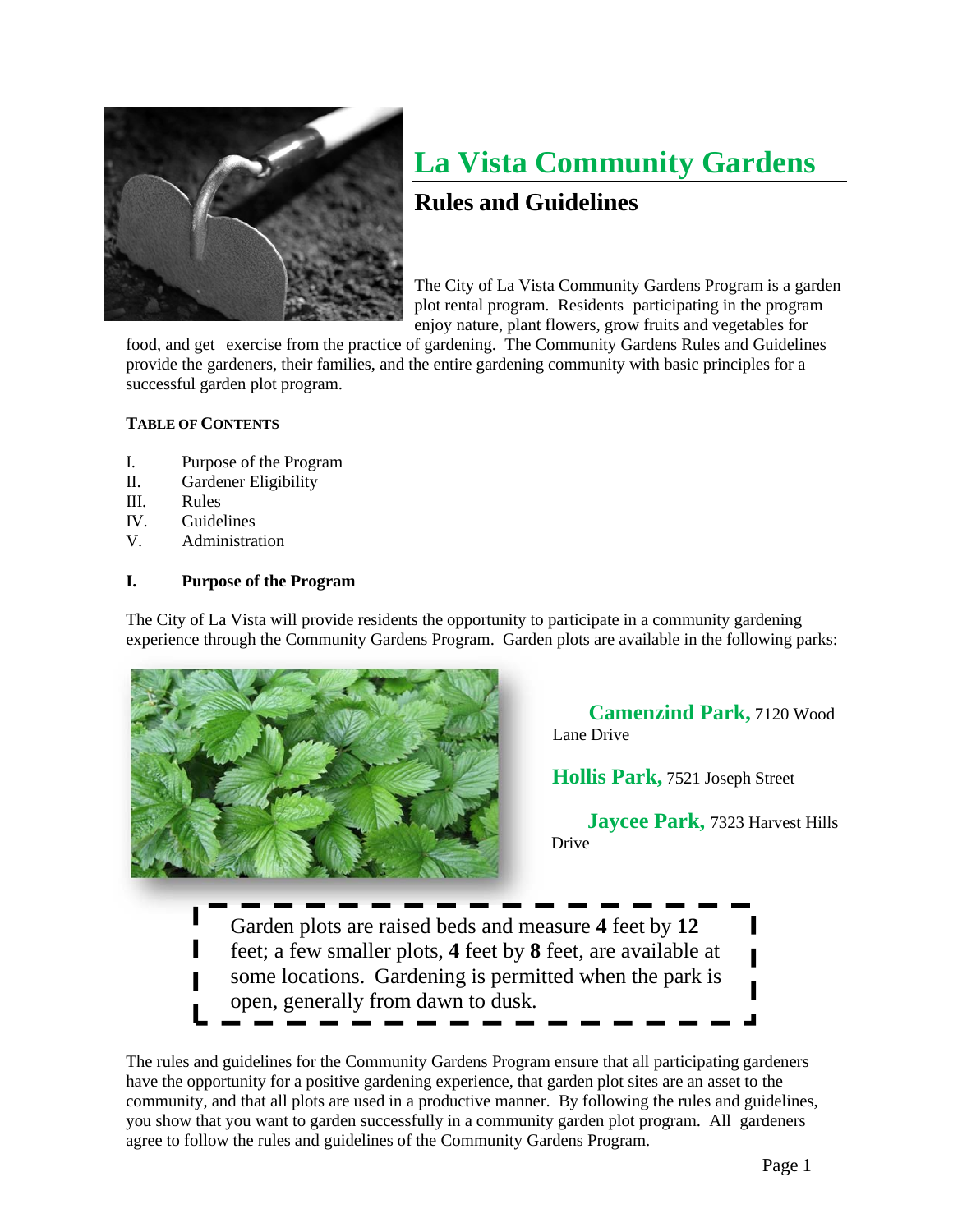# **II. Gardener Eligibility**

The following criteria establish eligibility for having a garden plot:

- 1. You must be a resident of La Vista. If you move from the city, you forfeit your plot at the end of the growing season.
- 2. You must sign and return the rental contract with a **\$20** payment by **February 1st**.
- 3. Only one garden plot per household unless plots are still available by the end of the sign-up period.
- 4. Food grown in the rental garden plots is for personal consumption only. Food may not be grown for commercial purposes.
- 5. You must agree to comply with rules identified in Section III for the duration of the rental period.



# **III. Rules**

Below are the rules that govern the program. When gardeners sign up for the program, you acknowledge that you have read and understood the following rules.

- 1. All gardening activities must be contained within the plot boundaries as marked by the City.
- 2. Prepare your plot for gardening and begin planting any time weather permits in the spring. Complete fall clean-up by November 15. Removal of dead plants and plant supports are typical clean-up activities.
- 3. If used, fences may only consist of mesh fence materials and may be no taller than **2** feet.
- 4. Simple, non-permanent structures, such as trellises (maximum of 4 feet high), plant supports and containers are permitted. Neither solid walls nor roofs are permitted.
- 5. Poured concrete may not be used to anchor fence posts or other structures.
- 6. Gardeners may not dig channels or create berms outside of their plots.
- 7. Mulches that are non-biodegradable (such as stone or carpet) are prohibited.
- 8. All woody plants, such as trees, shrubs, woody vines, etc., are prohibited. If a gardener's plant extends and/or creates shade in a neighboring plot, the gardener may be asked to remove or relocate the plant.



9. If you must use a pesticide, you MUST follow these rules.

### a) ONLY GRANULAR PESTICIDES ARE

PERMITTED. Apply according to the label – do not increase the dose or frequency.

b) READ THE LABEL. It is against federal law to use a pesticide on a pest or crop that is not listed on the label.

- c) NO restricted pesticide (pesticides requiring a permit).
- d) Research the pest and the guidelines for managing it.

e) NO pesticides or fertilizers may be stored anywhere in

the garden plot.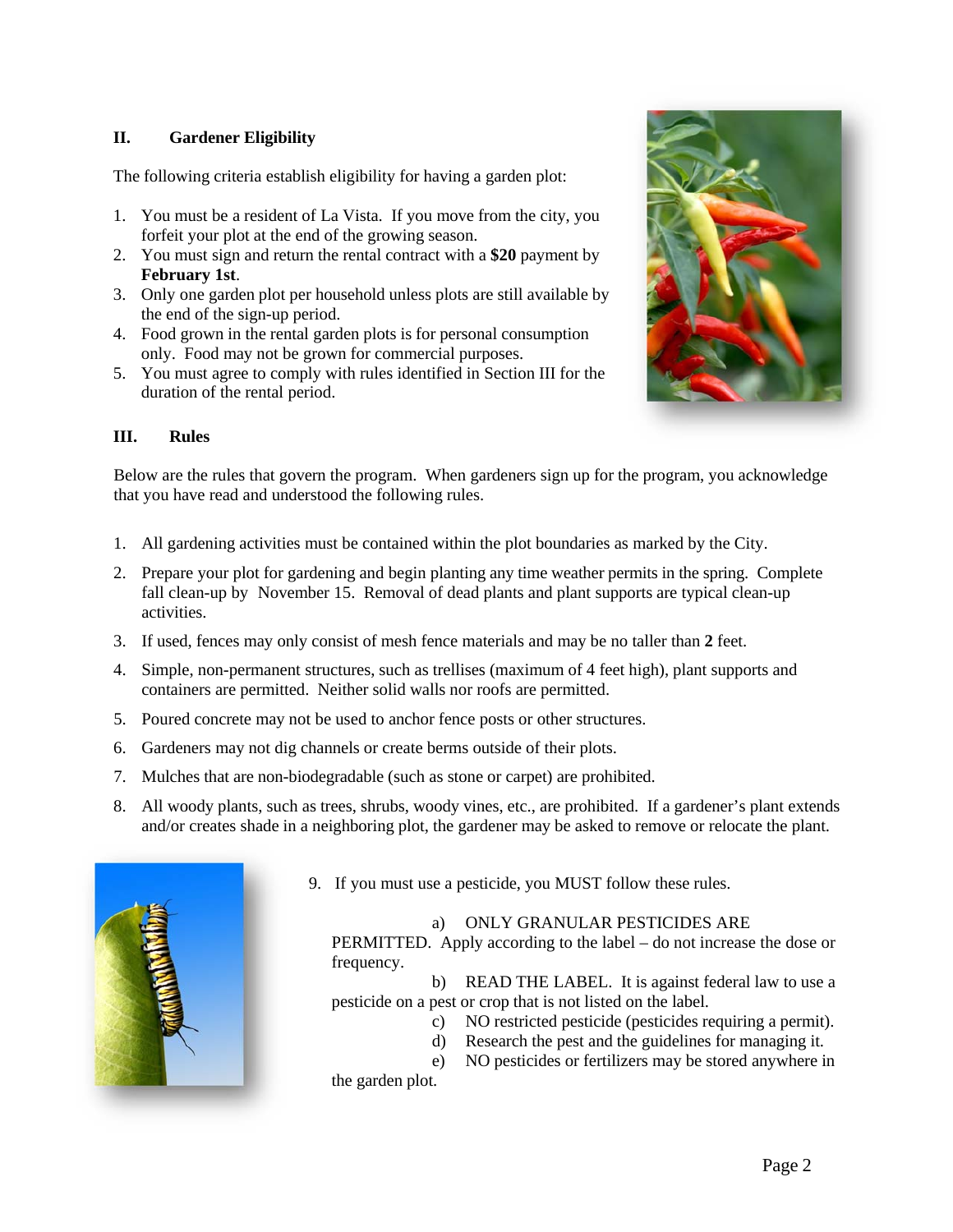- 10. Flamers or torches for weed control are not permitted.
- 11. Baiting or trapping animals is not permitted.
- 12. Place all trash and plant debris that you do not compost within your plot in the trash receptacles located in the park. DO NOT dump plants or trash anywhere outside of your plot or in the surrounding park or neighborhood.
- 13. Gardeners may not store excess lumber, fencing or other materials not needed for gardening at their plots.
- 14. Garden plots are to be maintained throughout the season with active planting, harvesting and weeding.
	- a) Fences are to be kept in good condition: posts upright; replace severely rusted wire, etc.
	- b) Keep weeds under control and keep weeds off fences.
	- c) Remove dead or diseased plants, litter, and other debris as soon as it occurs.
- 15. Do not block off garden paths and aisles with structures, equipment or debris.



- 16. Gardeners who are not in compliance with these rules will:
	- a) Receive a notice by mail, email and/or phone from the City;
	- b) Have 7 calendar days to correct the problem upon receipt of the notice; and,
	- c) If the problem(s) is/are not corrected or addressed within the allotted time frame, the garden plot may be reclaimed and reassigned.



# **IV. Guidelines**

These guidelines are designed to make gardening enjoyable and successful for you and your garden plot neighbors. For more gardening information, visit the UNL Extension website, http://byf.unl.edu/

1. Fences

Fences are not required. If a gardener chooses to erect a fence, it must be located on the **inside of the planter box**. The gardener supplies the materials and labor.

- a) Fence posts may be wood or metal, and may be up to **2** feet tall and up to **2** inches wide. Posts must be placed deep enough into the soil to securely anchor the post. **NO poured concrete may be used**. Metal fence posts with a flange at the base are highly recommended.
- b) The maximum fence height is **2** feet. Fencing materials must be open mesh for all fences between plots.
- c) Plots not in compliance with fencing and structure rules may be reclaimed.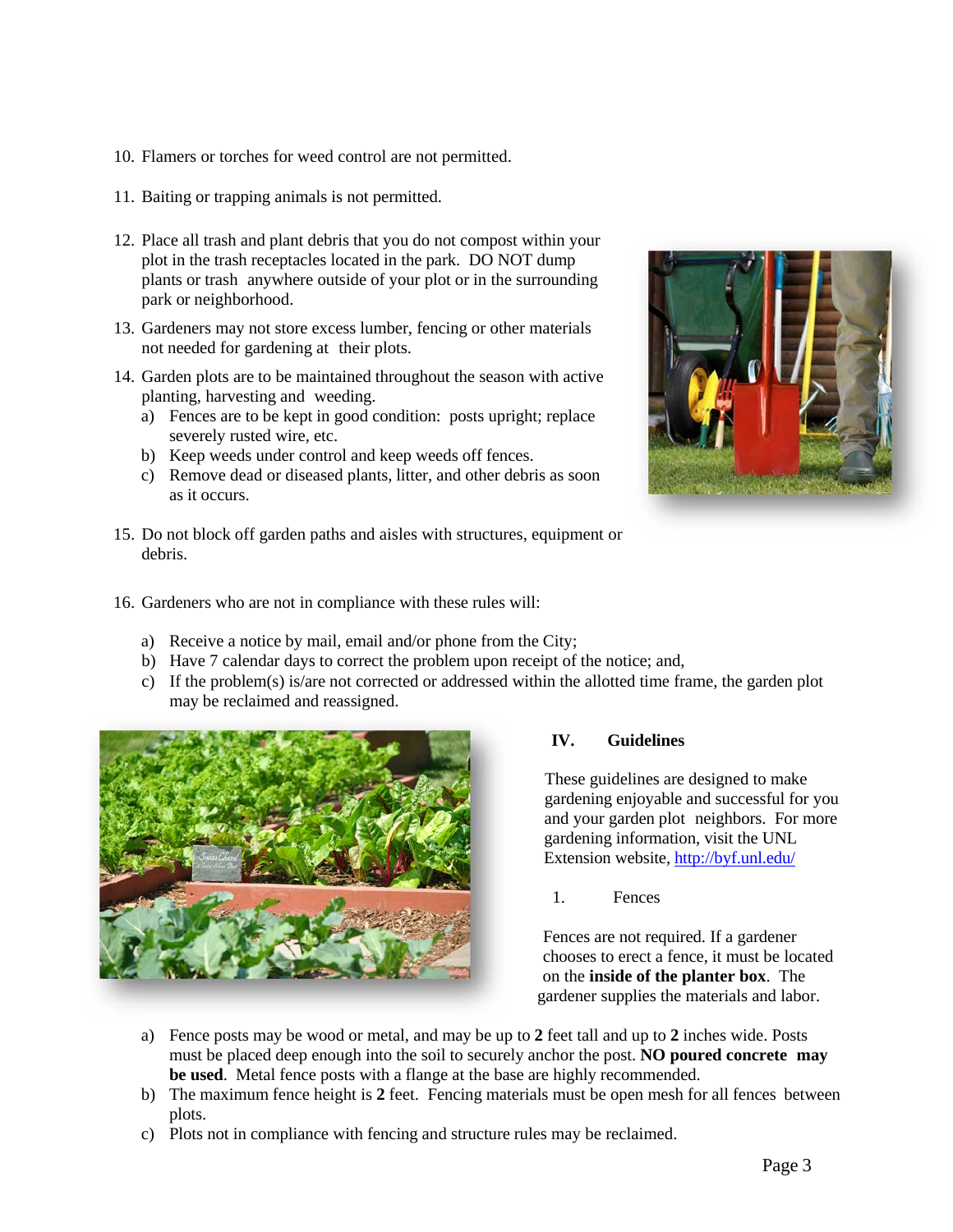## 2. Structures

The gardener supplies the materials and labor for non-permanent structures.

- a) Simple trellis structures are permitted if they do not shade other gardens. DO NOT use poured concrete for anchoring. Neither solid walls nor solid roofs are permitted.
- b) Storage bins for tools are NOT permitted to be left at the garden tools should be brought with you when you come and taken away when you leave.
- c) Row covers are permitted. Please anchor them to prevent blowing away, and store them when not in use.
- d) Cold frames are permitted if they are no larger than 30 inches **wide** by 30 inches **high** by 60 inches **long**, and covers are made of sturdy plastic not glass.

### 3. Making Good Plant Choices

Gardeners may grow a wide variety of fruits, vegetables, herbs and flowers. Choosing from among the wide range of plants for the garden is challenging and fun! The guidelines below will help you make good choices for gardening in a community garden program. Talk to your gardening neighbors to share ideas for good plant choices for success.

a) Perennials such as asparagus, rhubarb, and many desirable flowers are permitted. Divide them as needed to manage their size. Take them with you when you leave the garden plot program.



- b) Herbaceous vines are permitted.
- c) No plants on the list of Invasive Plant Species of Nebraska, http://nematode.unl.edu/neplants.htm
- d) Some desirable plants can be weedy, such as raspberries, blackberries, mints, morning glories and fennel. Please keep these plants 1 foot or more away from the plot boundaries. Grow plants like mint in pots to contain them. Remove and throw away seed heads before the seeds ripen. Take the plants with you when you leave the garden plot program.
- e) Gardeners may plant a fall crop or cover crop after the summer season.
- 4. Mulch

Using mulch in your garden plot has many benefits. As organic mulches break down, they add valuable nutrients to your soil. You will need less fertilizer. They also help conserve water.

- a) Organic mulches, such as compost, leaves, straw, and shredded bark are highly recommended to conserve water and add nutrients to the soil.
- b) Plastic and porous weed blocker covers are permitted, but need to be secured to the ground to prevent them from blowing away.
- c) Composting plant materials **within the plot** is an excellent way to reduce trash and conserve nutrients. Do not compost food scraps (such as meat, oils, or fat), as this attracts animals.
- d) Avoid fresh manure which may contain weed seeds, smells bad, and may have sanitary issues that could affect neighboring plots. Composted manure is permitted.
- e) Garden plot renters may obtain **free mulch** at the La Vista Public Works facility, 9900 Portal Road,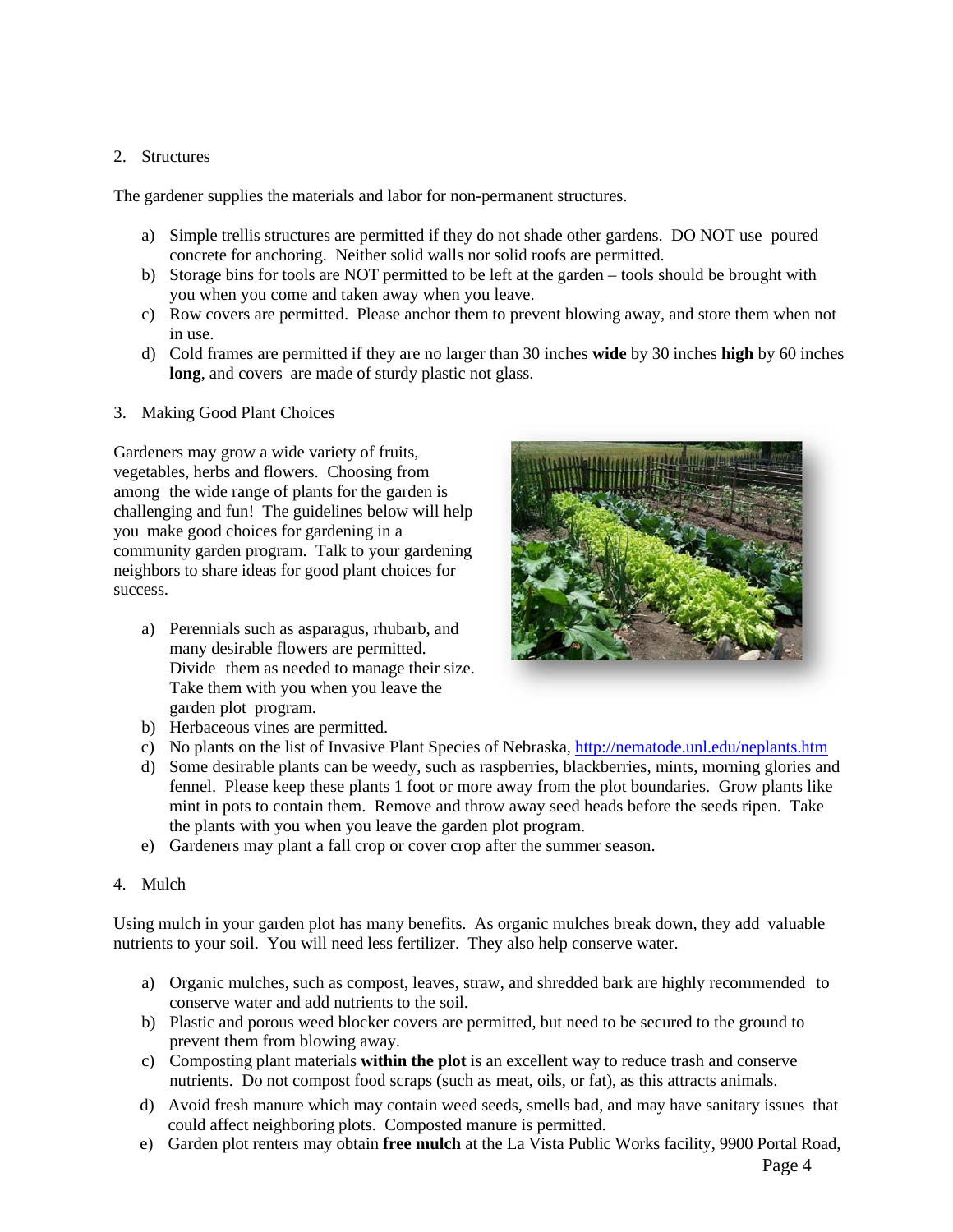during regular working hours; phone 402-331-8927.

#### 5. Watering

The community garden plot sites have water faucets where gardeners may attach their own hoses. Many gardeners must share the same faucet. We recommend using water conservation methods such as mulching and selecting plants that use less water.



a) Hoses may not be stored at the community garden; you may bring your own hose or bucket for watering.

b) If using a hose, you should have a Y-splitter to attach to the main faucet while watering. This will enable another gardener to water simultaneously.

c) Hoses may not be strung across or on other gardeners' fences without their permission.

d) All gardeners should be considerate when using the water. If someone is waiting to water, please limit your time to 15 minutes.

e) Fix leaky hoses and leaky connections so water is not wasted or cause a problem with soggy spots in other plots or common areas. **Please report water faucet problems to Public Works at 402-331-8927**.

f) Standing water or excessively wet spots are breeding grounds for mosquitoes, which are a health hazard. Empty all containers and store them upside down.

### 6. Managing Pests

There are many potential pests in the garden, such as weeds, insects, fungi, small mammals, etc. Most can be controlled using good gardening practices. We ask all gardeners to try these actions first.

Remember the garden plot community is like a crowded neighborhood. Your actions can affect everyone. Please use any commercial pesticide very sparingly and only as a last resort. See the **Rules** section for specific guidance on pesticide use.

- a) Choose plant varieties that are appropriate for our area and are resistant to pests.
- b) Keep plants healthy by using compost for fertilizer and mulches to retain water. Over-watering can cause diseases to increase.
- c) Remove unwanted insects by hand, such as caterpillars and beetles. Some insects are beneficial, such as ladybugs.
- d) Clean up and dispose of dead and diseased plants immediately.
- e) Get ideas from the extension service, your fellow gardeners, the internet, or books and magazines to help you resolve your pest problems safely.



Small mammals, such as mice, voles, rabbits, squirrels and groundhogs can be a problem. Barrier methods, such as fencing below the soil line and netting, may help protect your crops.